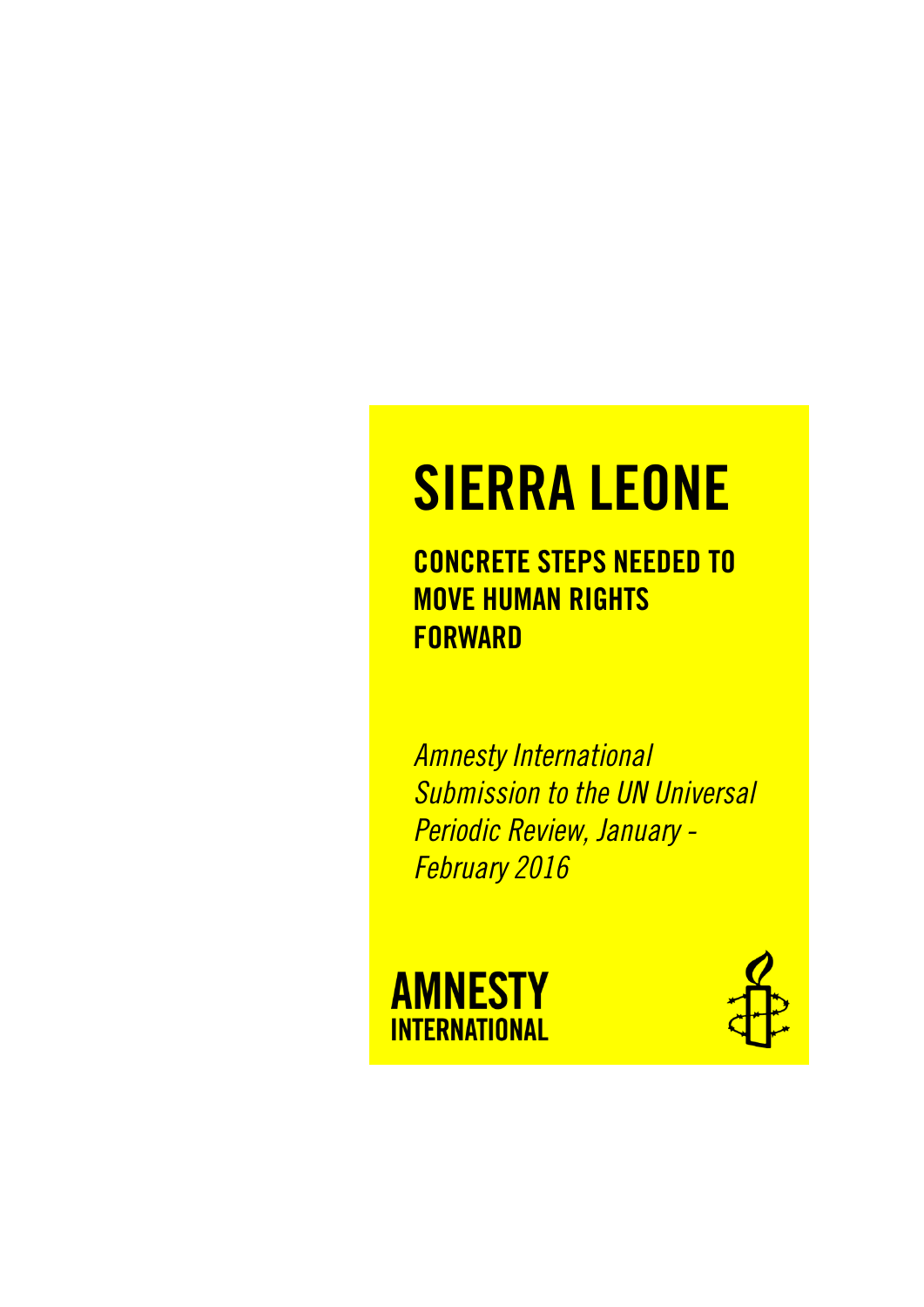# **CONTENTS**

| Rights of Lesbian, Gay, Bisexual, Transgender and Intersex persons  10 |
|------------------------------------------------------------------------|
|                                                                        |
|                                                                        |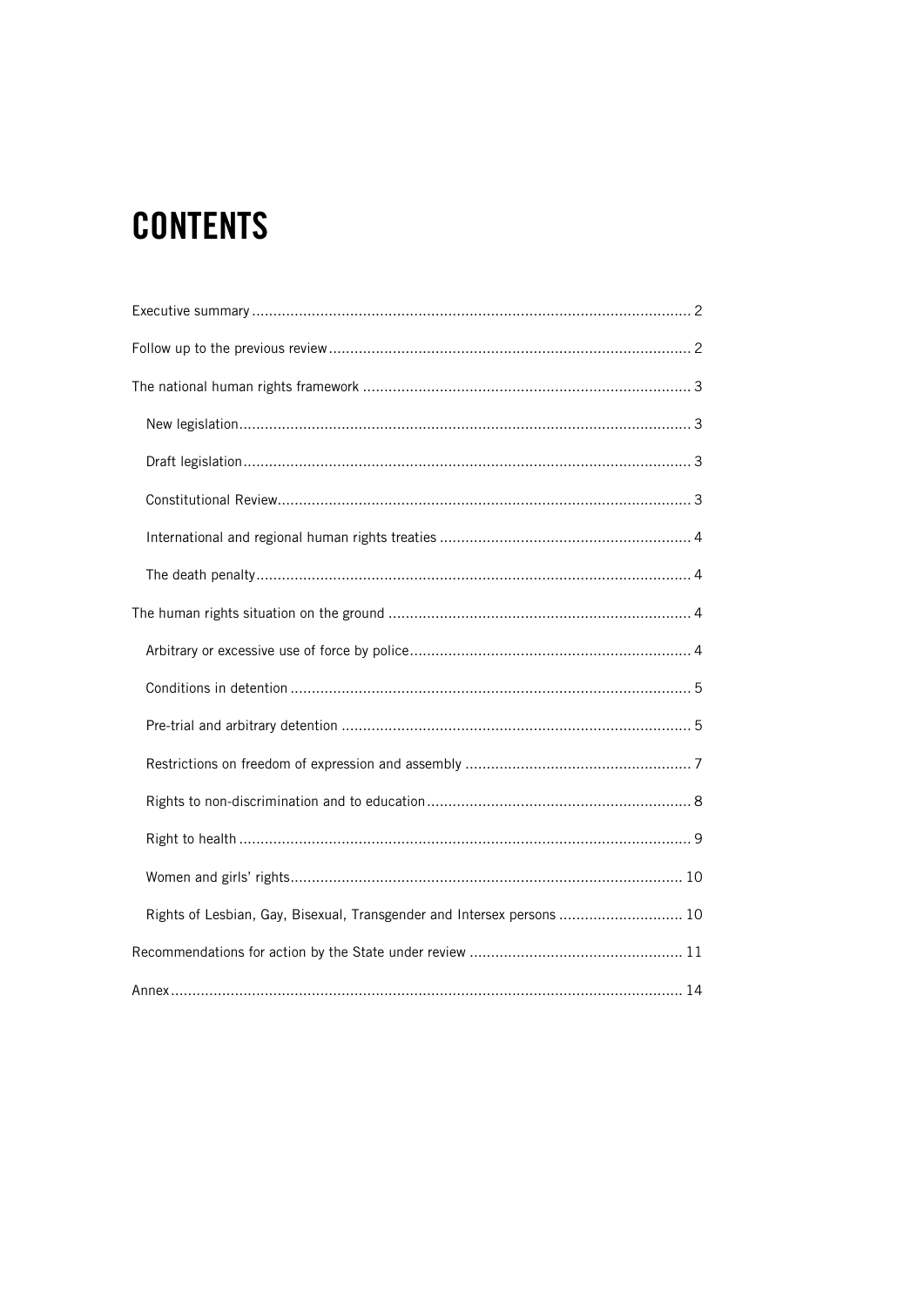# <span id="page-2-0"></span>EXECUTIVE SUMMARY

This report is based on the submission prepared for the Universal Periodic Review (UPR) of Sierra Leone taking place in January 2016. In it, Amnesty International evaluates the implementation of recommendations accepted by Sierra Leone in its previous UPR, assesses the national human rights framework and the situation of human rights on the ground, and makes a number of recommendations to the government of Sierra Leone to strengthen human rights protection and address human rights challenges in the country.

Amnesty International acknowledges Sierra Leone's efforts to improve its human rights framework, including by passing the Legal Aid Act 2012, the Sexual Offences Act 2012 and ratifying the Maputo Protocol (The Protocol to the African Charter on Human and Peoples' Rights on the Rights of Women in Africa). However, it has yet to ratify a number of international human rights treaties, including the Optional Protocol to the Convention on the Elimination of All Forms of Discrimination against Women and the Optional Protocol to the Convention against Torture and Other Cruel, Inhuman or Degrading Treatment or Punishment.

Amnesty International welcomes Sierra Leone's steps towards abolishing the death penalty, including the current moratorium in place on executions and the commutation of several death sentences. However, Amnesty International is concerned about continuing complaints of torture and other ill-treatment of detainees, arbitrary arrests, and excessive use of force by police.

Amnesty International is also concerned about the use of criminal defamation charges against journalists which undermine the right to freedom of expression, and about discrimination and violence against women, girls, lesbian, gay, bisexual, and transgender persons. In particular, Amnesty Interantional is concerned about the ban on pregnant girls attending mainstream school and sitting exams.

# <span id="page-2-1"></span>FOLLOW UP TO THE PREVIOUS REVIEW

Of the 129 recommendations made by Member States during its first UPR in 2011, Sierra Leone accepted  $126$  recommendations.<sup>1</sup> It rejected three recommendations to repeal provisions that criminalize sexual activity between consenting adults.<sup>2</sup>

Amnesty International welcomes the steps taken by the government to implement the UPR recommendations, including the enactment of several new laws, as outlined below. Sierra Leone has also taken steps to submit its outstanding reports to the treaty bodies.<sup>3</sup>

l

<sup>1</sup> Human Rights Council, *Report of the Working Group on the Universal Period Review - Sierra Leone*, Addendum, A/HRC/18/10/Add.1, 13 September 2011.

<sup>2</sup> Human Rights Council, *Report of the Working Group on the Universal Periodic Review – Sierra Leone,* A/HRC/18/10, 11 July 2011 and A/HRC/18/10/Add.1, recommendations 82.7 (Canada), 82.8 (Norway) and 82.9 (Netherlands).

<sup>3</sup> A/HRC/18/10, recommendations 80.11 (Japan), 80.12 (Algeria), 80.13 (Ukraine). For example, Sierra Leone was reviewed for the first time by the Human Rights Committee on 11-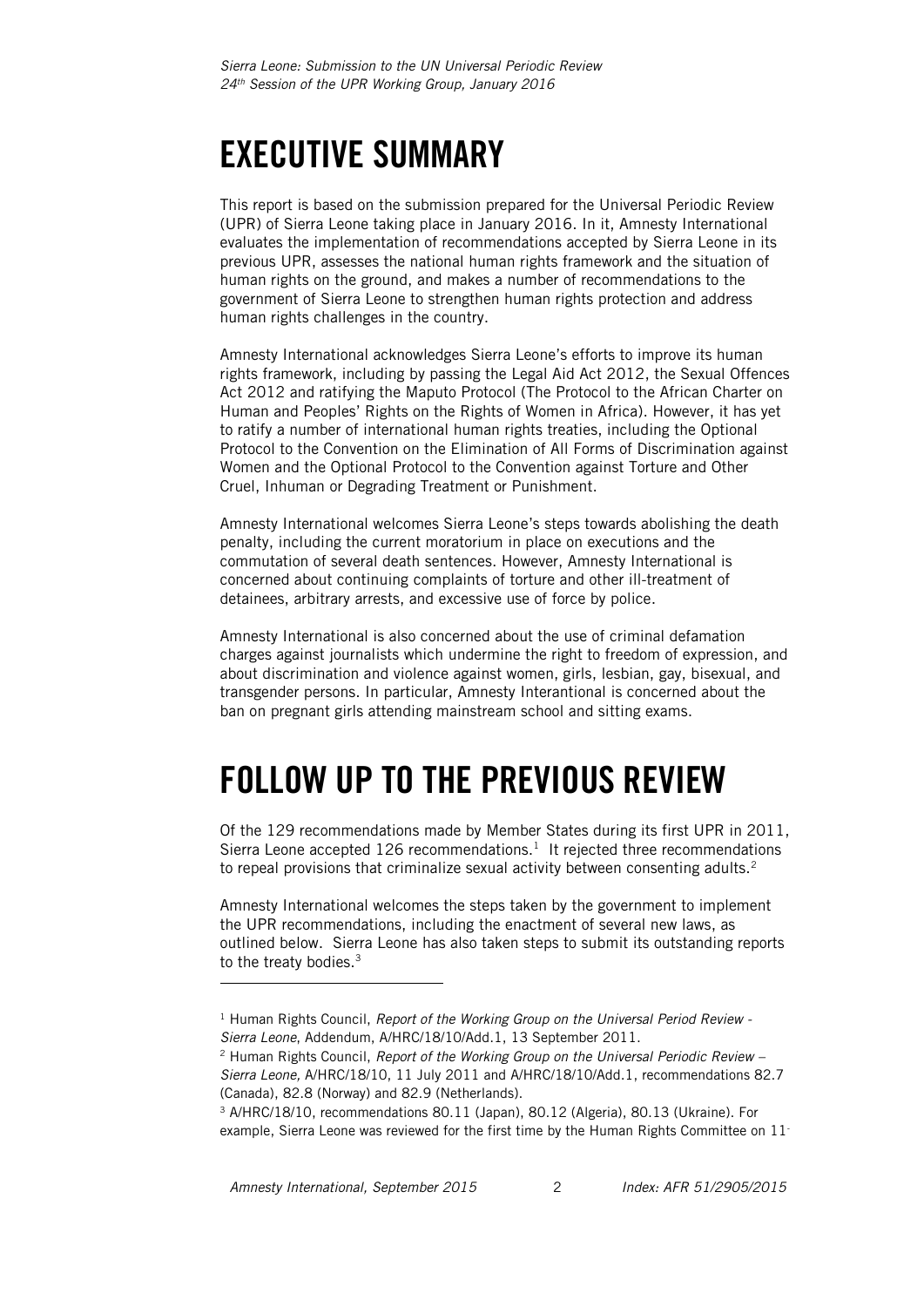Amnesty International notes that despite the government's acceptance of recommendations to abolish the death penalty, $4$  it has yet to do so.

Moreover, laws which restrict freedom of expression, such as criminal libel laws, are still in place despite the government's earlier commitment to repeal such laws.<sup>5</sup> Reports of excessive use of force by the police are still commonplace and there has been limited investigation into alleged killings of civilians by the police despite Sierra Leone's acceptance of such recommendations.<sup>6</sup> Amnesty International is particularly concerned that, despite accepting recommendations to guarantee equal access to education, $<sup>7</sup>$  particularly for girls, the Minister of Education has banned</sup> visibly pregnant girls from sitting exams and attending mainstream school.<sup>8</sup>

# <span id="page-3-0"></span>THE NATIONAL HUMAN RIGHTS FRAMEWORK

### <span id="page-3-1"></span>NEW LEGISLATION

Sierra Leone has taken a series of initiatives to improve its human rights framework, such as enactment of the Legal Aid Act 2012, the Sexual Offences Act 2012, the Right to Access Information Act 2013, and the Corrections Act 2014.

### <span id="page-3-2"></span>DRAFT LEGISLATION

Several key pieces of legislation are still pending enactment, such as the Criminal Procedure Bill, aimed at updating the 1965 law. The bill includes important provisions to address excessive pre-trial detention, delays in court hearings and lack of alternatives to detention. The Gender Equality Bill, which provides for a minimum 30% representation of women in parliament, local councils and ministries, departments and agencies, has also yet to be enacted.<sup>9</sup>

### <span id="page-3-3"></span>CONSTITUTIONAL REVIEW

j

In 2013, a Constitutional Review was launched; however, it has not been

12 March 2014. It has also submitted its first report to the African Commission on Human and People's Rights, *Sierra Leone Periodic Report on the Implementation of the African Charter for Human and Peoples' Rights*, 2013, p. 10 available at <http://www.achpr.org/states/sierra-leone/reports/1st-1983-2013/>

<sup>4</sup> A/HRC/18/10, recommendation 82.14 (France), 82.15 (Ireland), 82.16 (Spain), 82.17 (Austria), 82.18 (Germany), 82.19 (Argentina), 82.20 (Brazil), 82.22 (Switzerland), 82.23 (Portugal), 82.24 (United Kingdom), 82.25 (Ecuador)

<sup>5</sup> A/HRC/18/10, recommendations 81.45 (Netherlands), 82.10 (United States).

<sup>6</sup> A/HRC/18/10, recommendations 81.40 (Switzerland), 81.57 (Mexico).

<sup>7</sup> A/HRC/18/10, recommendations 80.37 (Chile), 81.52 (Turkey).

<sup>8</sup> Ministry of Education, Science and Technology Press Release, *Government Position on Pregnant School Girls*, 2 April 2015. Amnesty International, *Sierra Leone: Let pregnant girls take exams*, 27 March 2015, available at

<https://www.amnesty.org/en/articles/news/2015/03/let-pregnant-girls-take-exams/> <sup>9</sup> Freedom House*, Freedom in the World 2015: Sierra Leone,* available at

[https://freedomhouse.org/report/freedom-world/2015/sierra-leone#.](https://freedomhouse.org/report/freedom-world/2015/sierra-leone)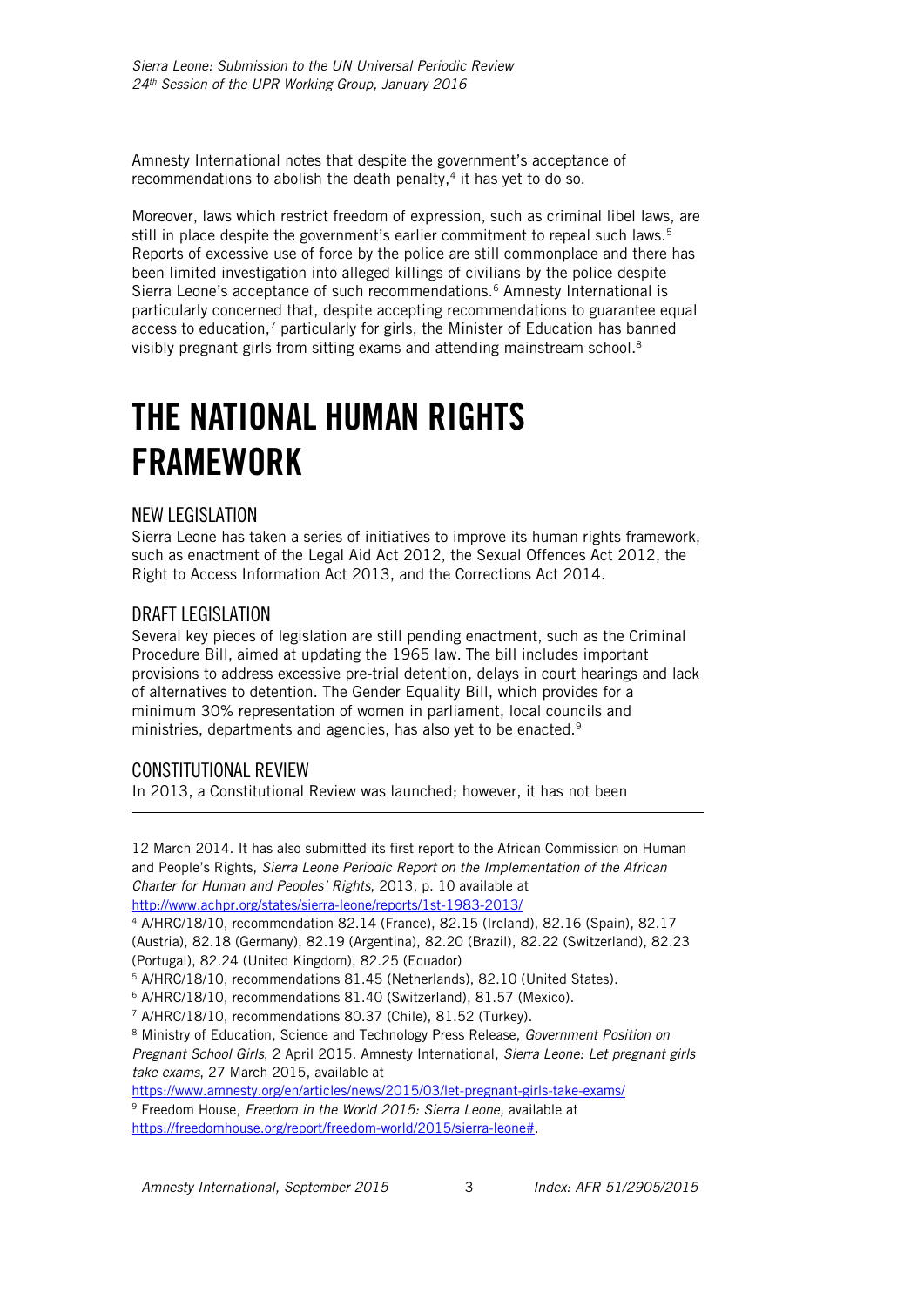completed, due in part to an outbreak of the Ebola virus in 2014. Many of the 2011 UPR recommendations were accepted subject to the Constitutional Review. The current Constitution contains a number of shortcomings, as highlighted in the 2011 review, such as discriminatory provisions relating to women and citizenship<sup>10</sup> and insufficient economic and social rights guarantees.

### <span id="page-4-0"></span>INTERNATIONAL AND REGIONAL HUMAN RIGHTS TREATIES

Sierra Leone accepted recommendations to ratify a number of international treaties,<sup>11</sup> however, many are still outstanding, including the Optional Protocols to the Convention on the Elimination of All Forms of Discrimination against Women and to the Convention against Torture and Other Cruel, Inhuman or Degrading Treatment or Punishment. Many treaties, such as the Convention on the Elimination of All Forms of Discrimination against Women, have yet to be domesticated. Sierra Leone has also yet to ratify important regional treaties, notably the Protocol to the African Charter on Human and Peoples' Rights on the Establishment of an African Court on Human and Peoples' Rights.

### <span id="page-4-1"></span>THE DEATH PENALTY

l

Sierra Leone retains the death penalty for treason and aggravated robbery, and it remains mandatory for murder. There is currently a moratorium on executions in place and several death sentences have been commuted. In May 2014, the Attorney General and the Minister of Justice told the UN Committee against Torture that Sierra Leone would shortly abolish the death penalty through a revision of the Criminal Procedure Act.<sup>12</sup> However, to date no action has been taken to that effect.

# <span id="page-4-2"></span>THE HUMAN RIGHTS SITUATION ON THE GROUND

### <span id="page-4-3"></span>ARBITRARY OR EXCESSIVE USE OF FORCE BY POLICE

The government has not done enough to investigate and hold accountable police officers accused of using arbitrary or abusive force.<sup>13</sup> Two cases are highlighted below:

In April 2012, police killed an unarmed woman, Musu Conteh, and injured at least 11 others when workers at a mining company in Bumbuna, Tonkolili held a peaceful demonstration against poor working conditions and remuneration. The Human Rights Commission of Sierra Leone investigated the incident and called for

<sup>10</sup> Human Rights Council*, Compilation prepared by the Office of the High Commissioner for Human Rights in accordance with paragraph 15 (b) of the annex to Human Rights Council resolution 5/1 - Sierra Leone*, A/HRC/WG.6/11/SLE/2, 21 February 2011, para 2 – 5. <sup>11</sup> A/HRC/18/10, recommendations 80.1 (Spain), 80.2 (Argentina), 80.3 (Costa Rica), 80.4 (France), 80.5 (United Kingdom), 80.6 (Belgium), 80.7 (Nigeria), 80.8 (Hungary). <sup>12</sup> Amnesty International, *Sierra Leone to speed up death penalty abolition* (Index: AFR 51/001/2014).

<sup>13</sup> Amnesty International Report 2013, *The state of the world's human rights* (Index: Pol 10/001/2013), p. 231 and Human Rights Commission of Sierra Leone, *The State of Human Rights in Sierra Leone*, 2013, p. 39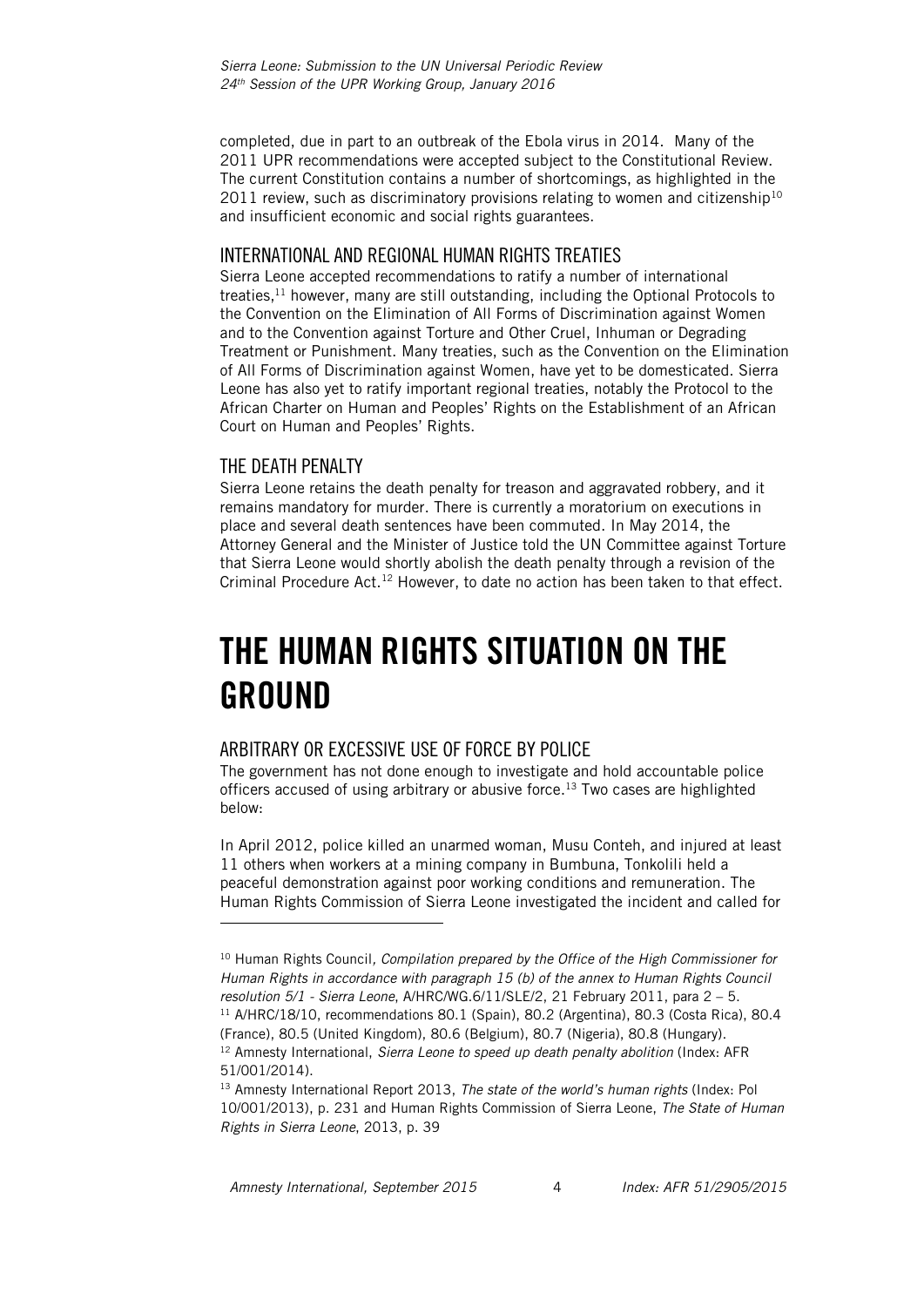criminal investigations and prosecutions. The government initiated a Coroner's Inquest into the killing; however, to date no one has been held to account. <sup>14</sup>

There were at least two allegations of unlawful killings by the police in 2014, when the police opened fire in response to a riot in Kono relating to a suspected Ebola case. So far there has been no effective and independent investigation into the killings.<sup>15</sup>

An Independent Police Complaints Board was established in 2014 though it has yet to fully commence operations.

#### <span id="page-5-0"></span>CONDITIONS IN DETENTION

In 2014, the UN Human Rights Committee recommended that Sierra Leone should adopt a definition of torture in its domestic legislation which complies with the Convention against Torture and Other Cruel, Inhuman or Degrading Treatment or Punishment and with the International Covenant on Civil and Political Rights. The Committee noted continued complaints of torture and other ill-treatment by law enforcement officials against detainees.<sup>16</sup>

Conditions in prisons and detention centers in Sierra Leone are well below international standards. A 2012 UN assessment found overcrowding, poor sanitation, limited access to health facilities, and inadequate provision of food, drinking water and rehabilitation facilities.<sup>17</sup> Many people are detained for minor offences, which contributes to overcrowding and excessive pre-trial detention. Juveniles are often detained with adults.<sup>18</sup>

### <span id="page-5-1"></span>PRE-TRIAL AND ARBITRARY DETENTION

j

There are instances of arbitrary arrests, especially by the police for minor offences, such as loitering<sup>19</sup> and fraudulent conversion.<sup>20</sup> People are regularly detained by the police beyond constitutional time limits.<sup>21</sup>

<sup>18</sup> UNIPSIL, *Opening minds to rights behind bars: Report on the situation of detention in Sierra Leone*, 2012 p. 40, 43, 44 & 53. See further, Amnesty International report 2013, AdvocAid, *Women, Debt and Detention,* 2012 available at [http://www.advocaidsl.com/wp](http://www.advocaidsl.com/wp-content/uploads/2011/03/AdvocAid-Women-Debt-and-Detention-Final-Report.pdf)[content/uploads/2011/03/AdvocAid-Women-Debt-and-Detention-Final-Report.pdf](http://www.advocaidsl.com/wp-content/uploads/2011/03/AdvocAid-Women-Debt-and-Detention-Final-Report.pdf) and Human

<sup>&</sup>lt;sup>14</sup> Amnesty International, *Sierra Leone: Briefing on the Events in Bumbuna, Tonkolili* (Index: AFR 51/004/2012).

<sup>15</sup> Amnesty International, *Sierra Leone must release 8 people arbitrarily detained after Ebola riot*, 30 January 2015 available at [https://www.amnesty.org/press-releases/2015/01/sierra](https://www.amnesty.org/press-releases/2015/01/sierra-leone-must-release-people-arbitrarily-detained-after-ebola-riot/)[leone-must-release-people-arbitrarily-detained-after-ebola-riot/.](https://www.amnesty.org/press-releases/2015/01/sierra-leone-must-release-people-arbitrarily-detained-after-ebola-riot/)

<sup>16</sup> Human Rights Committee*, Concluding Observations on the Initial Report of Sierra Leone,* CCPR/C/SLE/CO/1, 17 April 2014, para 16.

<sup>17</sup> UNIPSIL, *Opening minds to rights behind bars: Report on the situation of detention in Sierra Leone*, 2012 available at available at

<http://unipsil.unmissions.org/Default.aspx?tabid=9621&language=en-US>

Rights Commission of Sierra Leone, *The State of Human Rights in Sierra Leone*, 2013, p. 46 <sup>19</sup> Loitering is defined by section 7 of the Public Order Act 1965, "Any person loitering in or about any stable house or building, or under any piazza, or in the open air, and not having any visible means of subsistence, and not giving a good account of himself, shall be deemed an idle and disorderly person, and shall, on conviction thereof, be liable to imprisonment for any period, not exceeding one month."

<sup>&</sup>lt;sup>20</sup> Fraudulent Conversion is created by section  $20(1)(iv)(b)$  of the Larceny Act 1916 and defined as "Every person who having either solely or jointly with any other person received any property for or on account of any other person;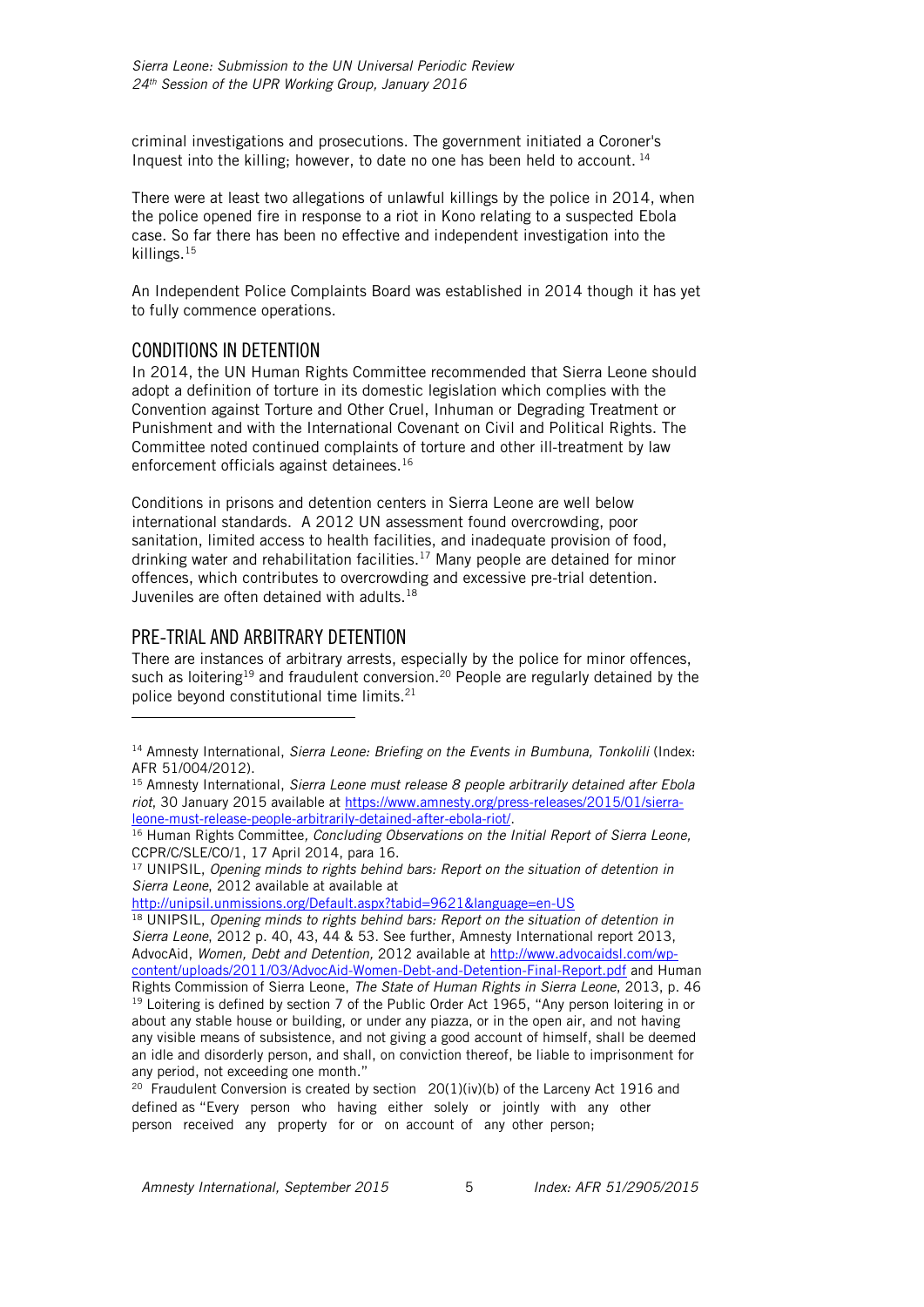In August 2013, 18 members of the Republic of Sierra Leone Armed Forces were detained for allegedly plotting to mutiny at the Tekoh barracks in Makeni. They were held in incommunicado detention for eight months. Fourteen of them were indicted and brought to trial.<sup>22</sup> One of the accused was acquitted in February 2015 for lack of evidence. On 6 August, the remaining 13 members were acquitted.<sup>23</sup>

Numerous people were arbitrarily detained and prosecuted under the Public Emergency Regulations 2014 and by-laws, such as for public gathering or trading after hours. Such arrests are often unpredictable and inappropriate and contribute to overcrowding in detention facilities and pre-trial detention.<sup>24</sup>

In October 2014, eight people were detained under an Executive Order issued by President Koroma following a riot in Kono, in Eastern Sierra Leone, related to a contested suspected Ebola patient. In February 2015, a further four men were arrested and in March 2015, an additional man was arrested under the same Executive Order. The detainees had no warrants or documentation supporting their detention or any release date. Two women were released on 12 April 2015, following civil society advocacy. The 11 men were charged on 21 April 2015 under the Public Order Act and Public Emergency Regulations 2014 after a habeas corpus application was filed to challenge the legality of their detention. The trial is still ongoing. Amnesty International and other civil society groups raised concern about these cases as, under Sierra Leone's Constitution, an independent tribunal should have been set up by the Chief Justice to review the continued detention of the detainees when the President refuses to order their release. <sup>25</sup>

fraudulently converts to his own use or benefit, or the use or benefit of any other person, the property or any part thereof or any proceeds thereof; shall be guilty of a misdemeanor and on conviction thereof liable to

penal servitude for any term not exceeding seven years." Civil society organizations have raised concerns that this law is being used to criminalize people who owe debts. AdvocAid, *Women, Debt and Detention,* 2012.Error! Hyperlink reference not valid. *Sierra Leone Periodic Report on the Implementation of the African Charter for Human and Peoples' Rights*, 2013, p. 10 available at [http://www.achpr.org/states/sierra-leone/reports/1st-1983-](http://www.achpr.org/states/sierra-leone/reports/1st-1983-2013/) [2013/.](http://www.achpr.org/states/sierra-leone/reports/1st-1983-2013/) Amnesty International annual report 2013*,* CCPR/C/SLE/CO/1, para 20. UNIPSIL, *Opening minds to rights behind bars: Report on the situation of detention in Sierra Leone*, 2012 p. 40, 53 available at

[http://unipsil.unmissions.org/Default.aspx?tabid=9621&language=en-US.](http://unipsil.unmissions.org/Default.aspx?tabid=9621&language=en-US)

<sup>21</sup> Section 17(2) Sierra Leone Constitution 1991 provides that anyone who is arrested or detained and not brought before a court of law should be released within 10 days for capital offences, offences carrying life imprisonment and economic and environmental offences. The time limit is seventy-two hours for all other offences. See further, Amnesty International report 2014/2015, *the state of the world's human rights* (Index: POL 10/001/2015), UNIPSIL, *Opening minds to rights behind bars: Report on the situation of detention in Sierra Leone*, 2012 p. 37 available at

[http://unipsil.unmissions.org/Default.aspx?tabid=9621&language=en-US.](http://unipsil.unmissions.org/Default.aspx?tabid=9621&language=en-US)

<sup>22</sup> Amnesty International report 2014/2015 (Index: POL 10/001/2015).

<sup>23</sup> Reuters, *Sierra Leone Court Acquits 13 Soldiers Accused of Mutiny*, 6 August 2015, available at [http://www.reuters.com/article/2015/08/06/us-leone-military-](http://www.reuters.com/article/2015/08/06/us-leone-military-idUSKCN0QB24W20150806)

[idUSKCN0QB24W20150806](http://www.reuters.com/article/2015/08/06/us-leone-military-idUSKCN0QB24W20150806) (accessed 10 August 2015) <sup>24</sup> Documented during Amnesty International June 2015 mission. See also various media

reports, such a[s http://www.voanews.com/content/concerns-over-ebola-and-sierra-leone](http://www.voanews.com/content/concerns-over-ebola-and-sierra-leone-justice-system/2832980.html)[justice-system/2832980.html.](http://www.voanews.com/content/concerns-over-ebola-and-sierra-leone-justice-system/2832980.html)

<sup>25</sup> Amnesty International, *Sierra Leone must release 8 people arbitrarily detained after Ebola* 

*Amnesty International, September 2015* 6 *Index: AFR 51/2905/2015* 

j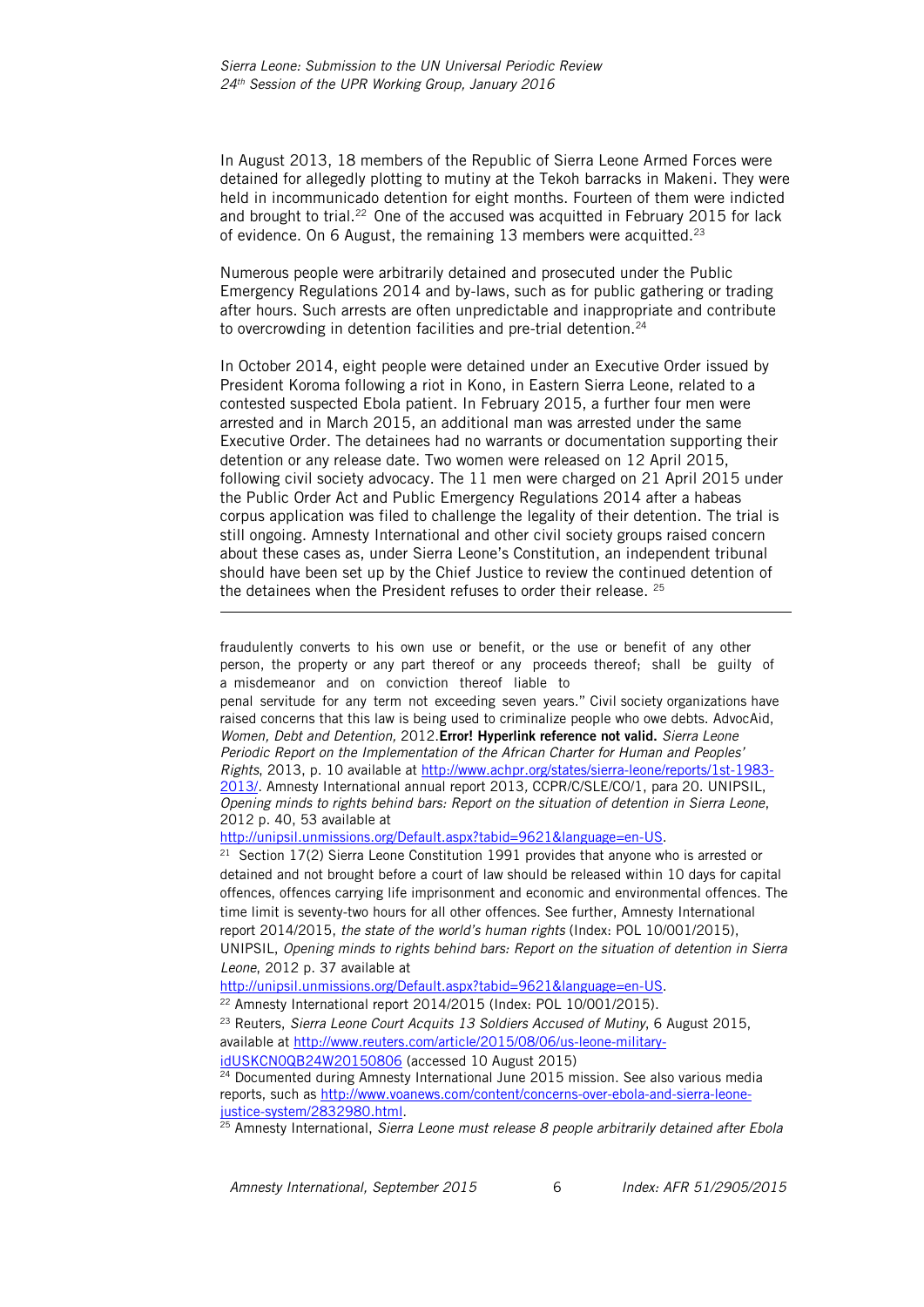Pre-trial detention is lengthy (including detention during trial) and regularly exceeds constitutional time limits. A high number of persons are held in pre-trial detention, including juveniles. Pre-trial detainees are commonly not held separately from convicted prisoners. There is unpredictable and, at times, overly restrictive exercise of power over the granting of bail. Alternatives to detention pending trial are usually not considered.<sup>26</sup>

Despite the passing of the Legal Aid Act in 2012, concrete steps still need to be taken to fully implement the Act and the provision of legal aid is sparse apart from that provided by a few NGOs.<sup>27</sup> As acknowledged by Sierra Leone in its report to the African Commission on Human and Peoples' Rights, there is a need for more judges and prosecutors, including to limit frequent court adjournments which contribute to trial delays.<sup>28</sup>

#### <span id="page-7-0"></span>RESTRICTIONS ON FREEDOM OF EXPRESSION AND ASSEMBLY

The increased use of criminal defamation charges against journalists threatens the right to freedom of expression in Sierra Leone.

In October 2013, Jonathan Leigh and Bai Bai Sesay from the *Independent Observer* were charged with criminal defamation for publishing an article criticizing the President. The journalists pleaded guilty to conspiracy to publish a seditious article. They were cautioned and discharged in March 2014.<sup>29</sup>

In January 2014, David Tam Baryoh was arrested for seditious libel and released on bail. In May 2014, his radio programme *Monologue* was banned for two months following a government directive. He was arrested again in November 2014 for comments made on his programme regarding the government's response to the Ebola outbreak. He was detained for 11 days and released on bail.<sup>30</sup> His passport is yet to be returned. On 26 August 2015, his radio programme *Monologue* was suspended by the Independent Media Commission (IMC) pending an investigation into allegations that the show infringed national security and incited violence and

<sup>28</sup> *Sierra Leone Periodic Report on the Implementation of the African Charter for Human and Peoples' Rights*, 2013 p. 11 available at [http://www.achpr.org/states/sierra-leone/reports/1st-](http://www.achpr.org/states/sierra-leone/reports/1st-1983-2013/)[1983-2013/](http://www.achpr.org/states/sierra-leone/reports/1st-1983-2013/) UNIPSIL, *Opening minds to rights behind bars: Report on the situation of detention in Sierra Leone*, 2012 p. 38, 39 available at

[http://unipsil.unmissions.org/Default.aspx?tabid=9621&language=en-US.](http://unipsil.unmissions.org/Default.aspx?tabid=9621&language=en-US)

<sup>29</sup> Amnesty International report 2014/15 (Index: POL 10/001/2015) and Amnesty International, *Sierra Leone must drop charges against editors*, 24 October 2013, available at [https://www.amnesty.org/en/articles/news/2013/10/sierra-leone-must-drop-charges-against](https://www.amnesty.org/en/articles/news/2013/10/sierra-leone-must-drop-charges-against-editors/)[editors/](https://www.amnesty.org/en/articles/news/2013/10/sierra-leone-must-drop-charges-against-editors/) See further, Human Rights Commission of Sierra Leone, *The State of Human Rights in Sierra Leone*, 2013, p. 41–42.

<sup>30</sup> Amnesty International report 2014/15 (Index: POL 10/001/2015) and Amnesty International, *Sierra Leone journalist faces indefinite detention* (AI Index: AFR 51/002/2014).

ł

*riot*, 30 January 2015. Amnesty International Urgent Action Update, *Two Women Released, 11 Men Charged*, 7 May 2015, (Index: AFR 51/1603/2015), available at <https://www.amnesty.org/en/documents/afr51/1603/2015/en/>

<sup>26</sup> CCPR/C/SLE/CO/1, para 20 and UNIPSIL, *Opening minds to rights behind bars: Report on the situation of detention in Sierra Leone*, 2012 p. 37 - 39 available at

[http://unipsil.unmissions.org/Default.aspx?tabid=9621&language=en-US.](http://unipsil.unmissions.org/Default.aspx?tabid=9621&language=en-US)

<sup>27</sup> Amnesty International report 2014/15 (Index: POL 10/001/2015).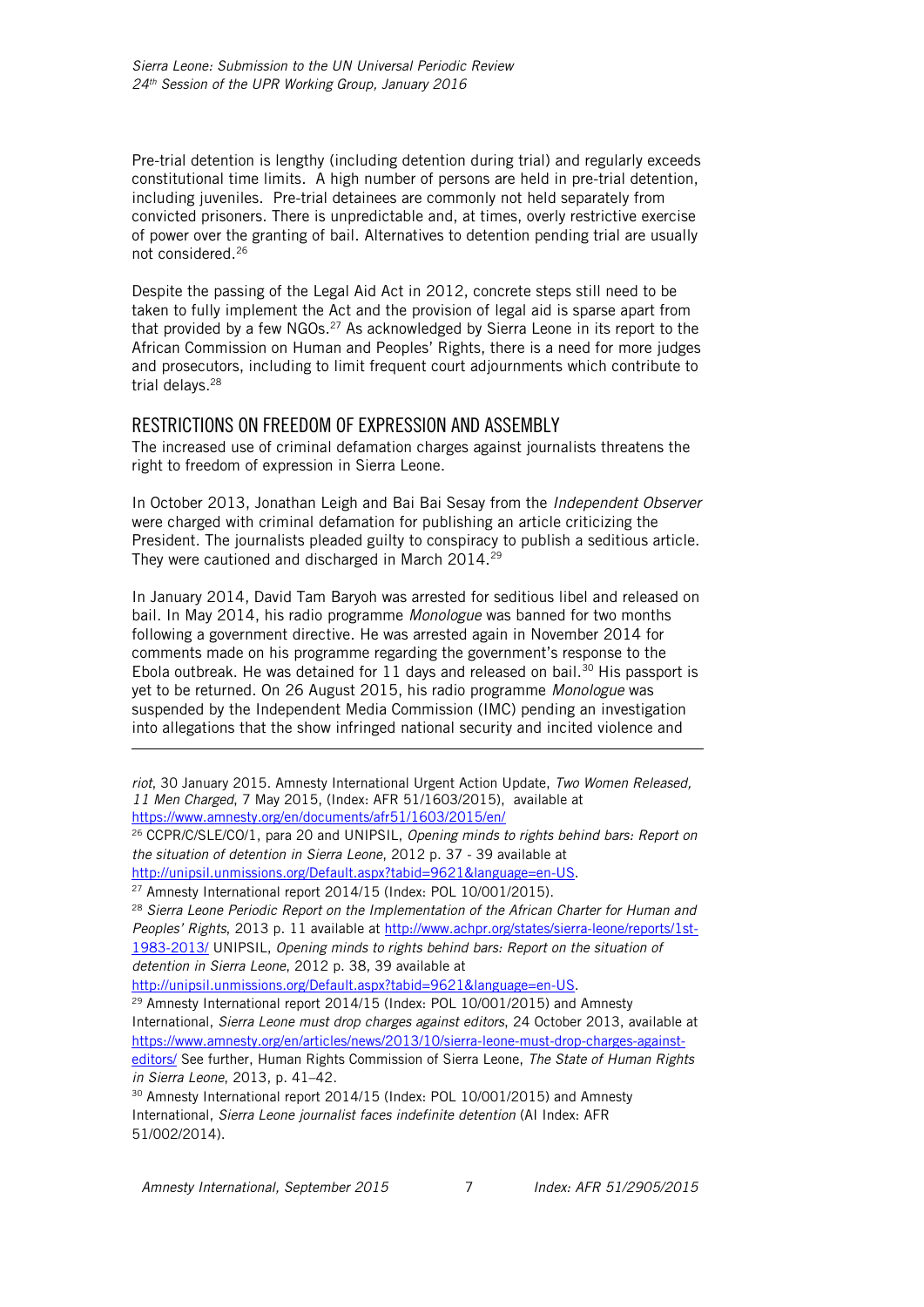public disorder. His passport is yet to be returned. The Sierra Leone Association of Journalists has criticized the suspension, stating that the IMC does not have powers under the Independent Media Commission Act 2007 to suspend a radio programme indefinitely before an investigation has been completed. $31$ 

Amnesty International has also documented increased restrictions on the rights to freedom of expression and peaceful assembly during the state of emergency imposed in July 2014 to combat the Ebola outbreak. There has been an increase in arrests of opposition members, bans on peaceful protests and an unwillingness to tolerate dissent following the removal of former Vice President Samuel Sam-Sumana on 18 March 2015.<sup>32</sup>

On Sierra Leone's Independence Day on 27 April 2015, 15 members of the main opposition party, Sierra Leone People's Party (SLPP) and a Senior Officer from the Human Rights Commission of Sierra Leone, were arrested in Kenema following a protest at the SLPP office. They are currently on trial. There are concerns about excessive use of force during arrest by the police with several people injured.<sup>33</sup>

#### <span id="page-8-0"></span>RIGHTS TO NON-DISCRIMINATION AND TO EDUCATION

Amnesty International is concerned at the Ministry of Education's discriminatory policy of barring pregnant girls from attending school and sitting their Basic Education Certification Exams (BECE) exams which was launched on 30 March 2015. The policy appears to be based on discriminatory views and negative stereotypes. The Minister has expressed the view that he fears that pregnant girls will set a bad example to other girls. $34$  Sources indicate that many pregnant girls are afraid to attend school because of the statements by the Minister of Education and others in the media.

The exclusion of pregnant girls from school and exams seems to be a common practice as highlighted by the Human Rights Commission of Sierra Leone.<sup>35</sup> For example, in 2011 the West African Examinations Council stopped pregnant girls in Sierra Leone from taking their exams. In some cases, the ban on pregnant girls attending mainstream schools is being enforced through humiliating and degrading treatment of the girls. Amnesty International interviewed girls who had experienced or witnessed others being subjected to degrading procedures by teachers and others in positions of authority, such as nurses. For example, girls have had their breasts

[https://www.amnesty.org/en/articles/news/2015/03/let-pregnant-girls-take-exams/.](https://www.amnesty.org/en/articles/news/2015/03/let-pregnant-girls-take-exams/) <sup>35</sup> Human Rights Commission of Sierra Leone, *Ensuring the right to access education by* 

j

<sup>31</sup> Amnesty International, *Sierra Leone: Further Information: Sierra Leone Journalist Still Facing Restrictions* (AFR 51/2383/2015), available at

[https://www.amnesty.org/en/documents/AFR51/2383/2015/en/.](https://www.amnesty.org/en/documents/AFR51/2383/2015/en/)

<sup>32</sup> Amnesty International, *Sierra Leone: Ebola regulations and other laws must not be used to curtail freedom of expression and assembly*, 4 May 2015 available at

[https://www.amnesty.org/en/articles/news/2015/05/sierra-leone-ebola-regulations-and-other](https://www.amnesty.org/en/articles/news/2015/05/sierra-leone-ebola-regulations-and-other-laws-must-not-be-used-to-curtail-freedom-of-expression-and-assembly/)[laws-must-not-be-used-to-curtail-freedom-of-expression-and-assembly/.](https://www.amnesty.org/en/articles/news/2015/05/sierra-leone-ebola-regulations-and-other-laws-must-not-be-used-to-curtail-freedom-of-expression-and-assembly/)

<sup>33</sup> Amnesty International, *Sierra Leone: Ebola regulations and other laws must not be used to curtail freedom of expression and assembly.*

<sup>34</sup> Ministry of Education, Science and Technology Press Release, *Government Position on Pregnant School Girls*, 2 April 2015. Amnesty International, *Sierra Leone: Let pregnant girls take exams*, available at 27 March 2015 available at

*pregnant girls and young mothers*, 25 February 2015 available at [http://www.hrcsl.org/content/ensuring-right-access-education-pregnant-girls-and-young](http://www.hrcsl.org/content/ensuring-right-access-education-pregnant-girls-and-young-mothers)[mothers.](http://www.hrcsl.org/content/ensuring-right-access-education-pregnant-girls-and-young-mothers)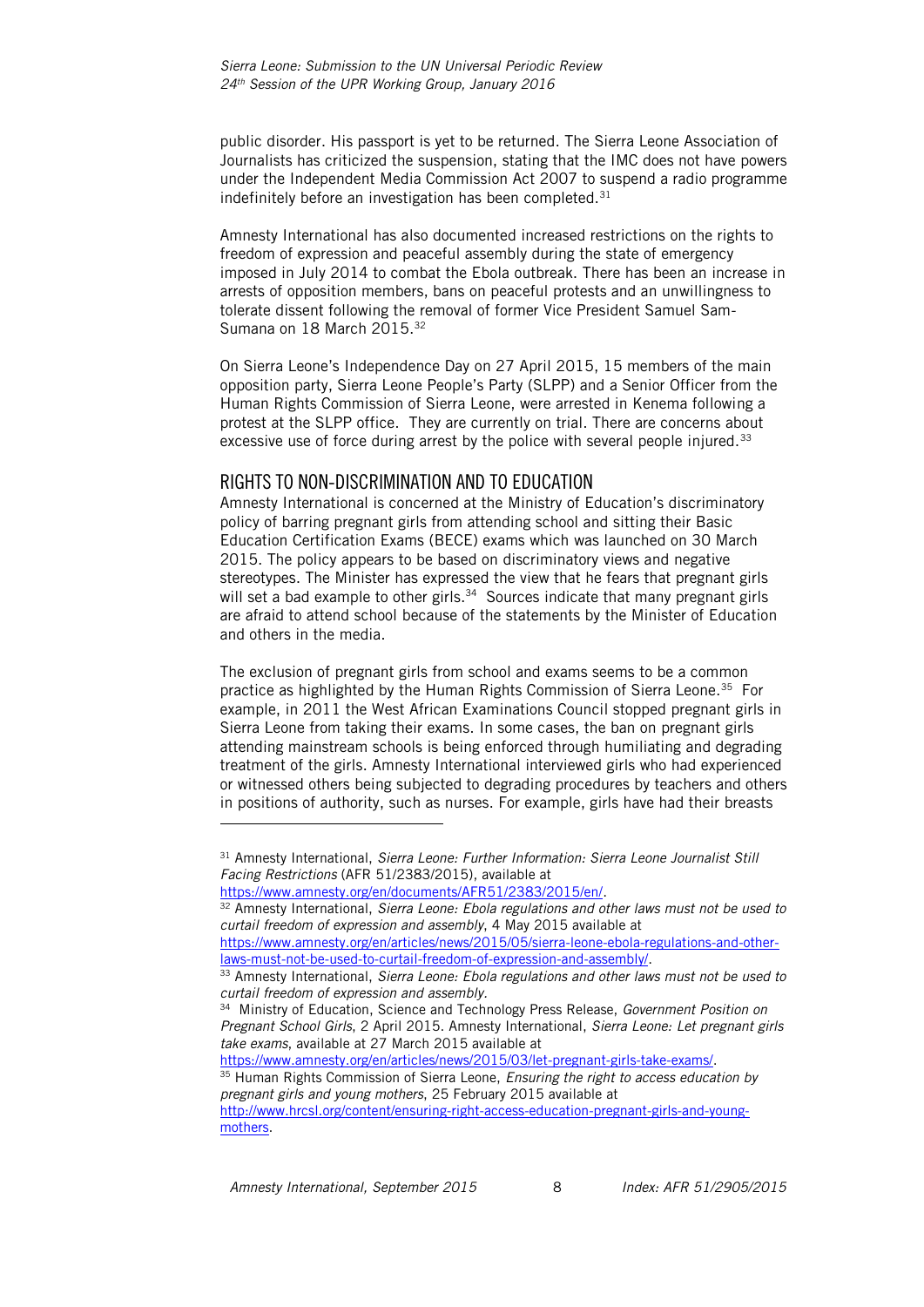and stomachs felt by adults in public on school premises to see if they are pregnant. Some girls have been compelled by their schools to take urine tests. This practice violates girls' rights to privacy, physical and mental integrity and to be free from cruel, inhuman or degrading treatment.

### <span id="page-9-0"></span>RIGHT TO HEALTH

ł

Sierra Leone has been severely affected by the Ebola epidemic. By 30 June 2015 there had been 8665 laboratory confirmed cases and at least 3932 people had died.<sup>36</sup> The epidemic has weakened Sierra Leone's already fragile health care system and at least 221 health workers were infected by  $1$  July 2015.<sup>37</sup> NGOs have expressed concerns regarding food security, the disproportionate impact of the crisis on women and the inhumane conditions experienced by people subjected to quarantine.<sup>38</sup> Concerns were also raised about the lack of safety equipment and unsafe working conditions for health workers, with a number of strikes by health workers,<sup>39</sup> as well as mismanagement of Ebola funds.<sup>40</sup>

Sierra Leone has one of the highest maternal mortality rates in the world.<sup>41</sup> Prior to the Ebola outbreak, the authorities had made some progress towards ensuring that the Free Health Care Initiative (FHCI), launched in 2010, were becoming a reality for pregnant or lactating women and girls, and for children aged under five. However, challenges remain in implementing the FHCI. Health facilities continue to charge fees for health care services that are supposed to be free under the FHCI. A toll-free phone line has been set up to enable people to make complaints if they do not receive the care to which they are entitled; however, the process has been subject to delays and inefficiencies.<sup>42</sup>

 $36$  Statistics as of 2 April 2015 – Centres for Disease Control and Prevention available at http://www.cdc.gov/vhf/ebola/outbreaks/2014-west-africa/case-counts.html

<http://apps.who.int/ebola/current-situation/ebola-situation-report-1-july-2015> <sup>38</sup> Amnesty International report 2014/15 (Index: POL 10/001/2015) *and* Amnesty

International, *International assistance and human rights protections vital for Ebola-stricken countries* (Index: AFR 01/013/2014).

<sup>39</sup> See for example, BBC, *Ebola Crisis: Sierra Leone health workers strike*, 12 November 2014 available at [http://www.bbc.com/news/world-africa-30019895.](http://www.bbc.com/news/world-africa-30019895) The Guardian, *Sierra Leone hospital staff strike over Ebola payments*, 24 December 2014 available at [http://www.theguardian.com/world/2014/dec/24/sierra-leone-hospital-strikes-over-ebola](http://www.theguardian.com/world/2014/dec/24/sierra-leone-hospital-strikes-over-ebola-payments)[payments.](http://www.theguardian.com/world/2014/dec/24/sierra-leone-hospital-strikes-over-ebola-payments)

<sup>40</sup> Audit Service Sierra Leone, *Report on the Audit of the Management of the Ebola Funds: May – October 2014*, available at [http://www.auditservice.gov.sl/report/assl-report-on-ebola](http://www.auditservice.gov.sl/report/assl-report-on-ebola-funds-management-may-oct-2014.pdf)[funds-management-may-oct-2014.pdf.](http://www.auditservice.gov.sl/report/assl-report-on-ebola-funds-management-may-oct-2014.pdf) See further, IRIN, *Sierra Leone's missing Ebola millions*, 30 March 2015 available at [http://www.irinnews.org//report/101293/sierra-leone-s](http://www.irinnews.org/report/101293/sierra-leone-s-missing-ebola-millions)[missing-ebola-millions.](http://www.irinnews.org/report/101293/sierra-leone-s-missing-ebola-millions)

<sup>41</sup> Sierra Leone was estimated to have the highest maternal mortality at 1,100 deaths out of 100,000 live births. *Trends in maternal mortality: 1990 to 2013*. Estimates by WHO, UNICEF, UNFPA, The World Bank and the United Nations Population Division [http://data.unicef.org/corecode/uploads/document6/uploaded\\_pdfs/corecode/MMR2013\\_117.](http://data.unicef.org/corecode/uploads/document6/uploaded_pdfs/corecode/MMR2013_117.pdf) [pdf.](http://data.unicef.org/corecode/uploads/document6/uploaded_pdfs/corecode/MMR2013_117.pdf)

<sup>&</sup>lt;sup>37</sup> WHO Ebola Situational Report as of 1 July 2015 available at

<sup>42</sup> Amnesty International report 2013 (Index: POL 10/001/2013). See further, Amnesty International, *[At a Crossroads: Sierra Leone's Free Healthcare Policy](https://www.amnestyusa.org/sites/default/files/pdfs/sierral_maternaltrpt_0.pdf)* (Index: AFR 51/001/2011) and Amnesty International, *Out of Reach: The Cost of Maternal Health in Sierra Leone* (Index: AFR 51/005/2009).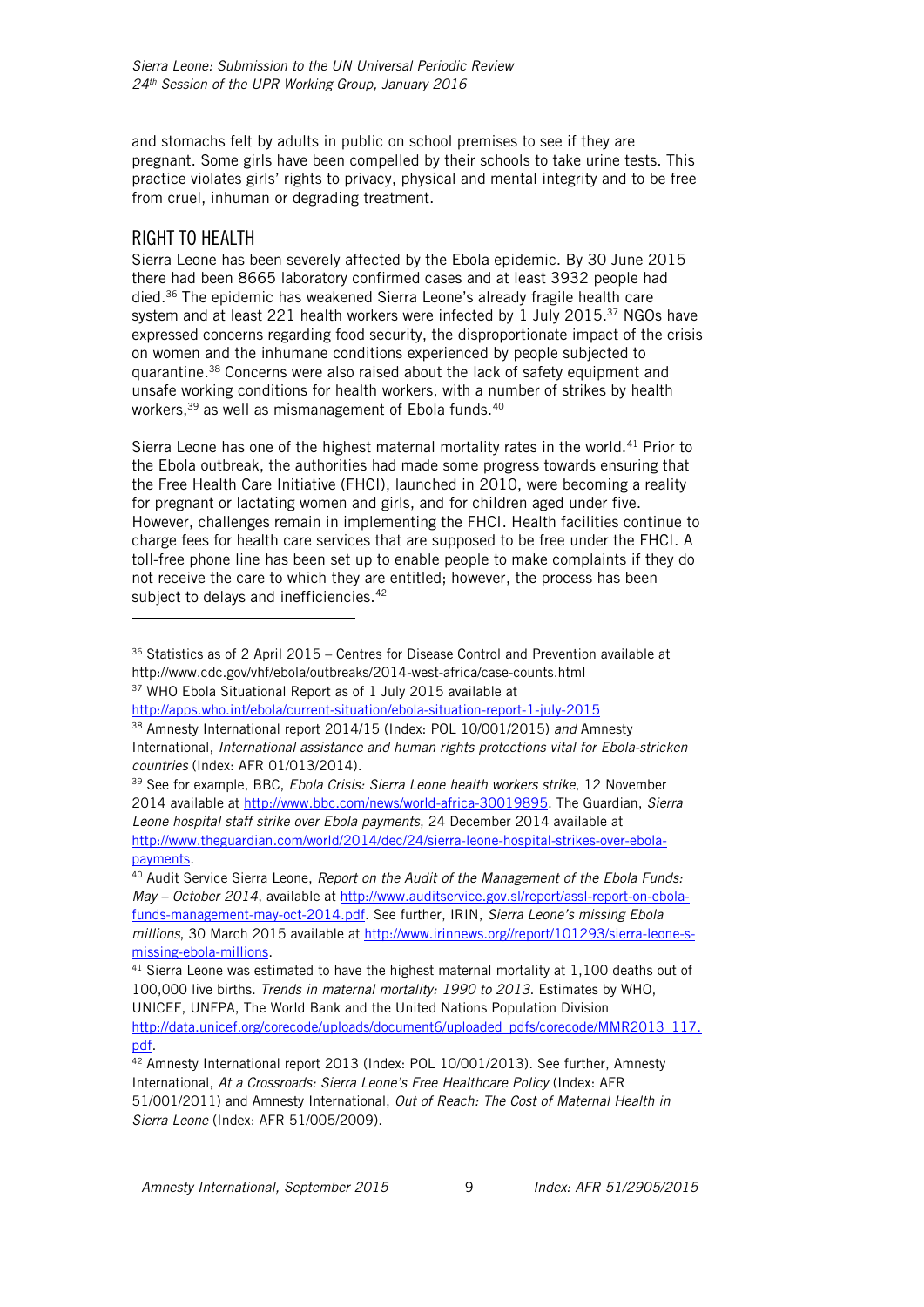#### <span id="page-10-0"></span>WOMEN AND GIRLS' RIGHTS

Violence against women and girls, including sexual violence, remains prevalent. The Sexual Offences Act 2012 introduced improved definitions of sexual violence, and stiffer penalties.<sup>43</sup> However, in 2014 the UN Human Rights Committee expressed concern that the Act was not being implemented properly, in particular by the police.<sup>44</sup> The Committee also highlighted concerns about limited access to legal aid, shelter and rehabilitation services for victims of sexual and domestic violence that were exacerbating the risks faced by women and girls trying to leave violent partners or ex-partners.<sup>45</sup> There is also a lack of access to post-rape health care services for victims due to legal and financial barriers.<sup>46</sup> The UN Human Rights Committee also urged Sierra Leone to accelerate the adoption of a bill to permit women and girls to access safe and legal abortion services.<sup>47</sup>

Sierra Leone accepted recommendations during its last UPR to enhance the role of women in public life.<sup>48</sup> However, the Gender Equality Bill, which provides for a minimum 30% representation of women in Parliament, local councils and ministries, departments and agencies, has yet to be enacted.<sup>49</sup>

Discriminatory provisions against women remain under Section 27(4)(d) of the Constitution, in relation to adoption, marriage, divorce, burial, devolution of property on death, and other areas of customary law.<sup>50</sup>

#### <span id="page-10-1"></span>RIGHTS OF LESBIAN, GAY, BISEXUAL, TRANSGENDER AND INTERSEX PERSONS

Sierra Leone lacks constitutional or statutory provisions to expressly prohibit discrimination on the grounds of sexual orientation or gender identity, and the law criminalizes same sex relationships between consenting adults.<sup>51</sup> The UN Human Rights Committee noted in 2014 the prevalence of stereotypes and prejudices against lesbian, gay, bisexual and transgender persons and was particularly concerned about reported acts of violence against them. <sup>52</sup> The UN Special Rapporteur on Human Rights Defenders has also expressed concern for the physical and psychological integrity of human rights defenders working to protect the rights of LGBTI individuals in Sierra Leone and has called on the government to ensure a safe and enabling environment for them to conduct their work without fear for their safety. 53

j

[http://www.globalrights.org/sites/default/files/docs/2013\\_LGBTI\\_Report\\_Sierra\\_Leone.pdf.](http://www.globalrights.org/sites/default/files/docs/2013_LGBTI_Report_Sierra_Leone.pdf)

<sup>43</sup> Amnesty International report 2014/2015 (Index: POL 10/001/2015).

<sup>44</sup> CCPR/C/SLE/CO/1, para 15.

<sup>45</sup> CCPR/C/SLE/CO/1, para 15.

<sup>46</sup> CCPR/C/SLE/CO/1, paras 14 and 15.

<sup>47</sup> CCPR/C/SLE/CO/1, para 14.

<sup>48</sup> A/HRC/18/10, recommendations 80.18 (Senegal), 81.33 (Norway).

<sup>49</sup> Amnesty International report 2014/2015 (Index: POL 10/001/2015).

<sup>50</sup> Section 27(4)(d) Sierra Leone Constitution 1991. Amnesty International report 2013 (Index: POL 10/001/2013).

<sup>51</sup> Sections 61 and 62 of the Offences Against the Persons Act 1861 which criminalize consensual same sex relations.

<sup>52</sup> CCPR/C/SLE/CO/1, para 11. See further, Global Rights, Dignity Association & Pride Equality, *Discrimination of the Basis of Sexual Orientation and Gender Identity: A Sierra Leone Case Study,* 2013 available at

<sup>53</sup> Human Rights Council, *Report of the Special Rapporteur on the situation of human rights*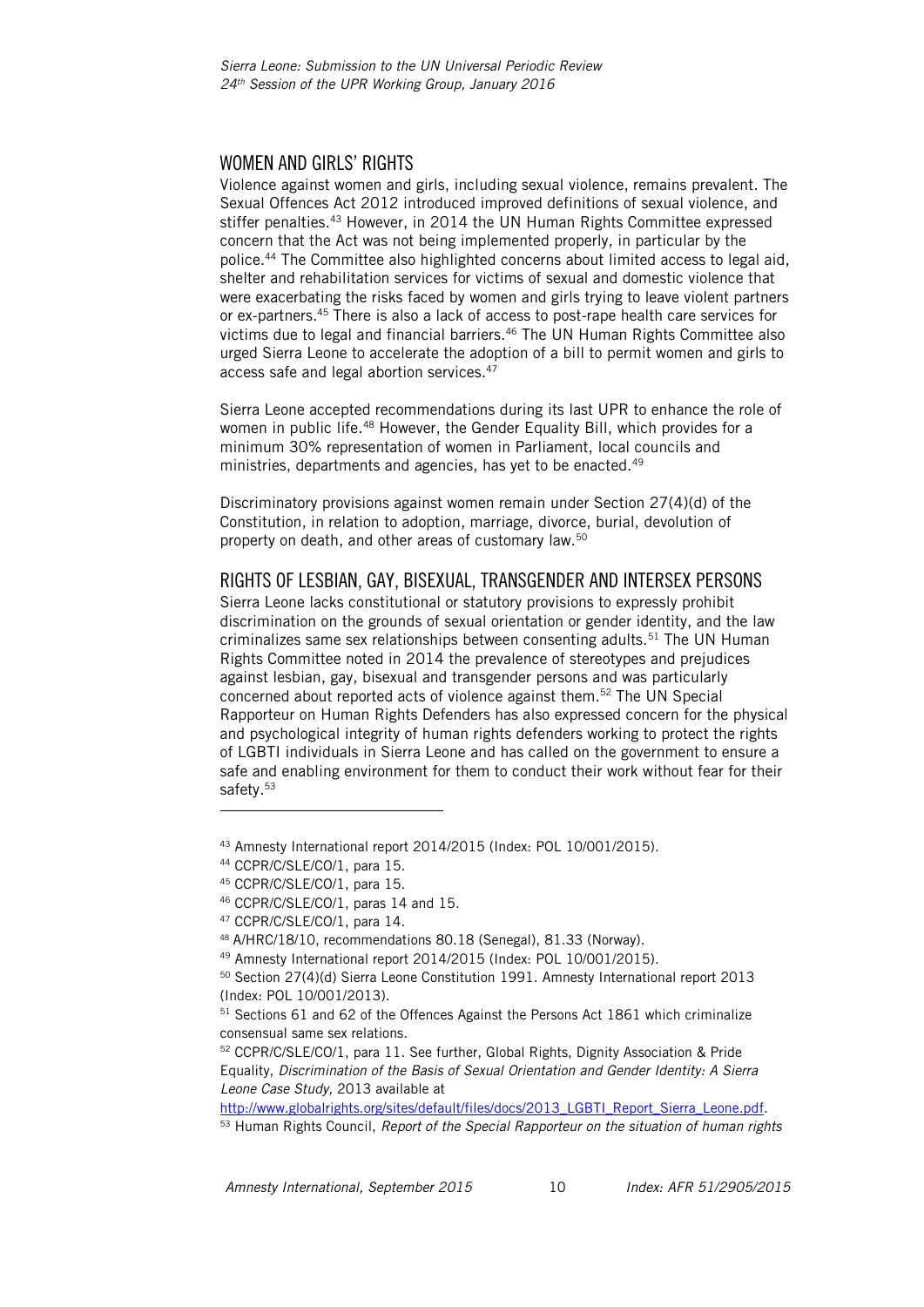# <span id="page-11-0"></span>RECOMMENDATIONS FOR ACTION BY THE STATE UNDER REVIEW

#### Amnesty International calls on the government of Sierra Leone to:

*National human rights framework*

- Abolish the death penalty and ratify, without reservations, the Second Optional Protocol to the International Covenant on Civil and Political Rights, aiming at the abolition of the death penalty;
- Take concrete steps to move forward the Constitutional Review process and ensure that a new Constitution complies with international human rights treaties to which Sierra Leone is a party;
- Ratify the Optional Protocol to the Convention on the Elimination of All Discrimination against Women and the Optional Protocol to the Convention against Torture and Other Cruel, Inhuman or Degrading Treatment or Punishment;
- Ratify the Protocol to the African Charter on Human and Peoples' Rights on the Establishment of an African Court on Human and Peoples' Rights and make a declaration that would allow direct access of individuals and NGOs to the court.

*Police use of arbitrary or excessive force*

- Properly investigate and hold accountable police officers accused of using arbitrary or excessive force, as recommended by past commissions of inquiry;
- Ensure the Independent Police Complaints Board is well resourced and that its mandate and procedures are accessible to the public;
- Amend Section 16(2) of the current Constitution to ensure that it does not provide for wider use of lethal force than permitted by international human rights law, notably the UN Basic Principles on the Use of Force and Firearms by Law Enforcement Officials;
- Ensure that all police officers, including the Operation Support Division, are aware of and abide by international human rights standards on police use of force, including the UN Basic Principles on the Use of Force and Firearms by Law Enforcement Officials and the UN Code of Conduct for Law Enforcement Officials.

*Pre-trial and arbitrary detention/ Conditions in detention*

 Adopt a definition of torture in domestic legislation compliant with the Convention against Torture and Other Cruel, Inhuman or Degrading Treatment or Punishment;

*defenders, Margaret Sekaggya*, 3 March 2014, A/HRC/25/55/Add.3, para 381.

ł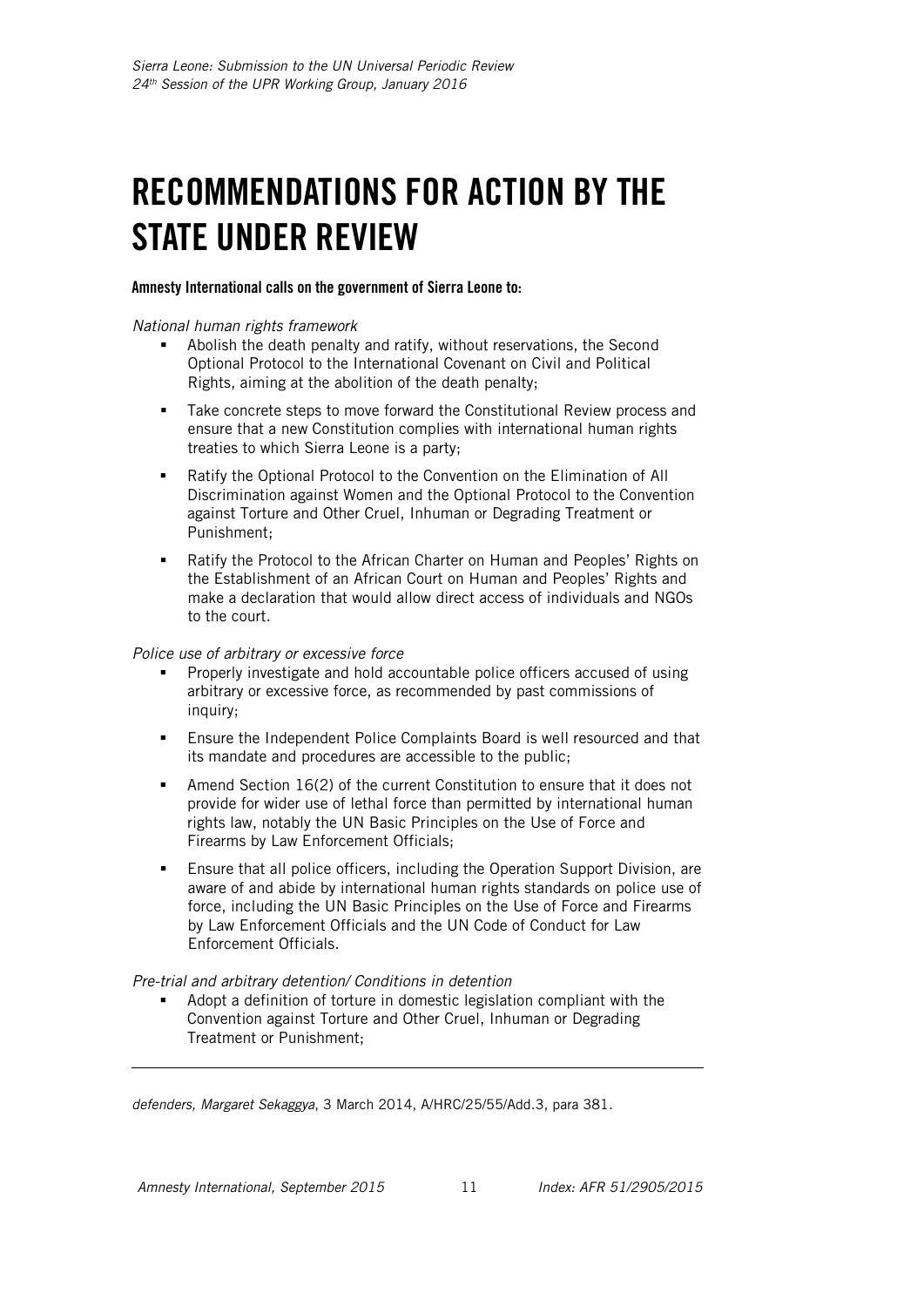- Ensure prompt, thorough and impartial investigation of all complaints of torture or other ill-treatment and that those responsible are held to account;
- Enact new prison rules in line with international standards, such as the Standard Minimum Rules for the Treatment of Prisoners and the Standard Minimum Rules for the Treatment of Female Prisoners;
- Encourage the consideration of alternatives to detention by the courts, taking into account the UN Standard Minimum Rules for Non-custodial Measures (the Tokyo Rules);
- Expedite the enactment of the Criminal Procedure Bill and ensure its provisions are in line with international and regional standards;
- Expedite implementation of the Legal Aid Act 2012;
- **Take steps to implement the Ouagadougou Declaration and Plan of Action** on Accelerating Prisons and Penal Reforms in Africa, in particular the recommendation to decriminalize minor offences such as loitering and failure to pay debts, and to provide alternatives to penal prosecution;
- Take steps to implement the African Commission on Human and Peoples' Rights Guidelines on the Conditions of Arrest, Police Custody and Pre-Trial Detention in Africa;
- Expedite the enactment of the Criminal Procedure Bill and ensure its provisions are in line with international and regional standards.

#### *Freedom of expression and assembly*

- Uphold the rights to freedom of expression and peaceful assembly, including for journalists and human rights defenders;
- Repeal the criminal libel provisions of the Public Order Act 1965 (Articles 25, 26, 32 and 33) and review the entire Act to ensure it is consistent with the right to freedom of expression under international and regional human rights law;
- Reform constitutional provisions relating to the state of emergency to ensure that current safeguards comply with international human rights law.

#### *Right to education*

- Take measures to comply with international and regional legal obligations to respect, protect and fulfil the rights of all girls to education, nondiscrimination, equality, privacy, and physical integrity, and to issue an urgent directive to all schools to guarantee that pregnant girls can continue with their education, and attend classes and exams without fear;
- Take measures to involve women and girls in the development of education policies and laws and to uphold their right to participation.

#### *Right to health*

- Uphold the human rights of healthcare workers and service providers, including those involved in the Ebola response, including by ensuring proper personal protection equipment and working conditions;
- Address the disproportionate impact of Ebola on women, particularly on the provision of maternal health services;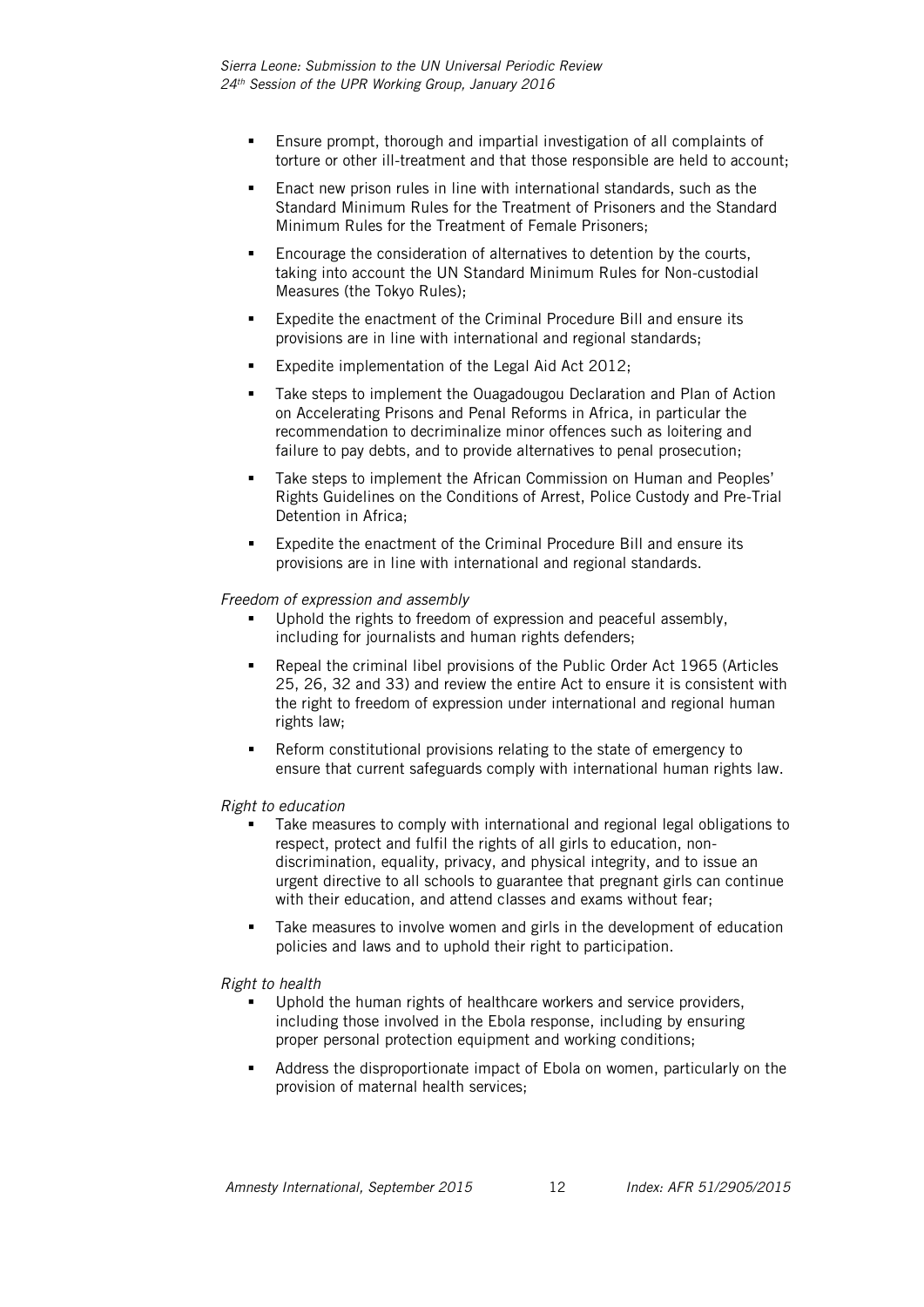- Take concrete steps to address corruption in health provision, especially in relation to the use of funding for the Ebola crisis;
- Work with development partners to rebuild and strengthen healthcare systems and public health information.

#### *Women and girls' human rights*

- Expedite the enactment of the Gender Equality Bill;
- Repeal discriminatory laws on abortion that violate women and girls' human rights, and to enact legislation that guarantees access for women and girls to safe and legal abortion services;
- Guarantee access for victims of sexual violence to post-rape healthcare services in line with international human rights obligations, including by removing cost and other barriers to access to emergency contraception, HIV and STI prophylaxis, and safe and legal abortion services;
- Abolish Section 27(4)(d) of the Constitution which discriminates against women;
- Fully implement and resource the Sexual Offences Act 2012;
- Take concrete action to guarantee girls' human rights to sexual and reproductive healthcare information, services and goods.

#### *Rights of lesbian, gay, bisexual, transgender and intersex persons*

- Repeal Sections 61 and 62 of the Offences Against the Persons Act 1861 which criminalize consensual same-sex relations;
- Amend the Constitution to prohibit discrimination on the basis of sexual orientation or gender identity;
- Ensure that crimes motivated by any form of discrimination, including on the basis of presumed sexual orientation or gender identity, are fully and effectively investigated and bring to justice those against whom there is sufficient admissible evidence of criminal wrong-doings.